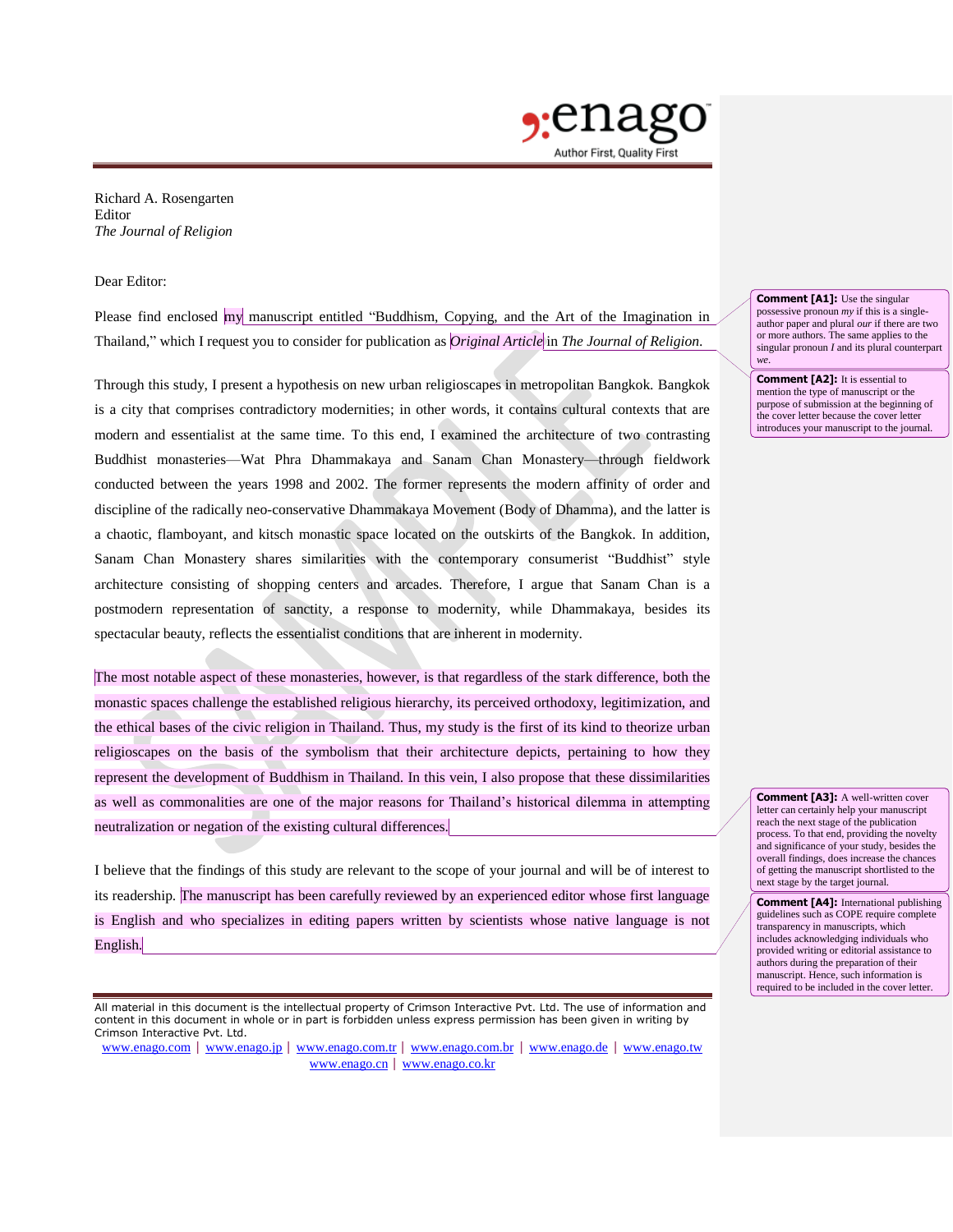

This manuscript has not been published elsewhere and is not under consideration by another journal. I have approved the manuscript and agree with submission to *The Journal of Religion*. There are no conflicts of interest to declare.

I look forward to hearing from you at your earliest convenience.

#### Sincerely, Sam Sung

Department of Religious Studies Seoul National University 26, Sangil-ro 6-gil, Gangdong-gu, Seoul, Korea Phone No: +82-2-2053-3000 Fax No: +65436765289 Email Address: [sam.sung19@snu.com](mailto:sam.sung19@snu.com) **Comment [A5]:** Authors are required to acknowledge all funding sources that supported their work as well as all institutional or corporate affiliations of the authors, if any. Moreover, the authors also need to declare if the manuscript has been published or submitted to another journal or if there are any potential conflicts of interest to declare.

**Comment [A6]:** The corresponding author details need to be mentioned at the end of the cover letter for all future communications pertaining to the publication process.

All material in this document is the intellectual property of Crimson Interactive Pvt. Ltd. The use of information and content in this document in whole or in part is forbidden unless express permission has been given in writing by Crimson Interactive Pvt. Ltd.

[www.enago.com](http://www.enago.com/) | [www.enago.jp](http://www.enago.jp/) | [www.enago.com.tr](http://www.enago.com.tr/) | [www.enago.com.br](http://www.enago.com.br/) | [www.enago.de](http://www.enago.de/) | [www.enago.tw](http://www.enago.tw/) [www.enago.cn](http://www.enago.cn/) | [www.enago.co.kr](http://www.enago.co.kr/)